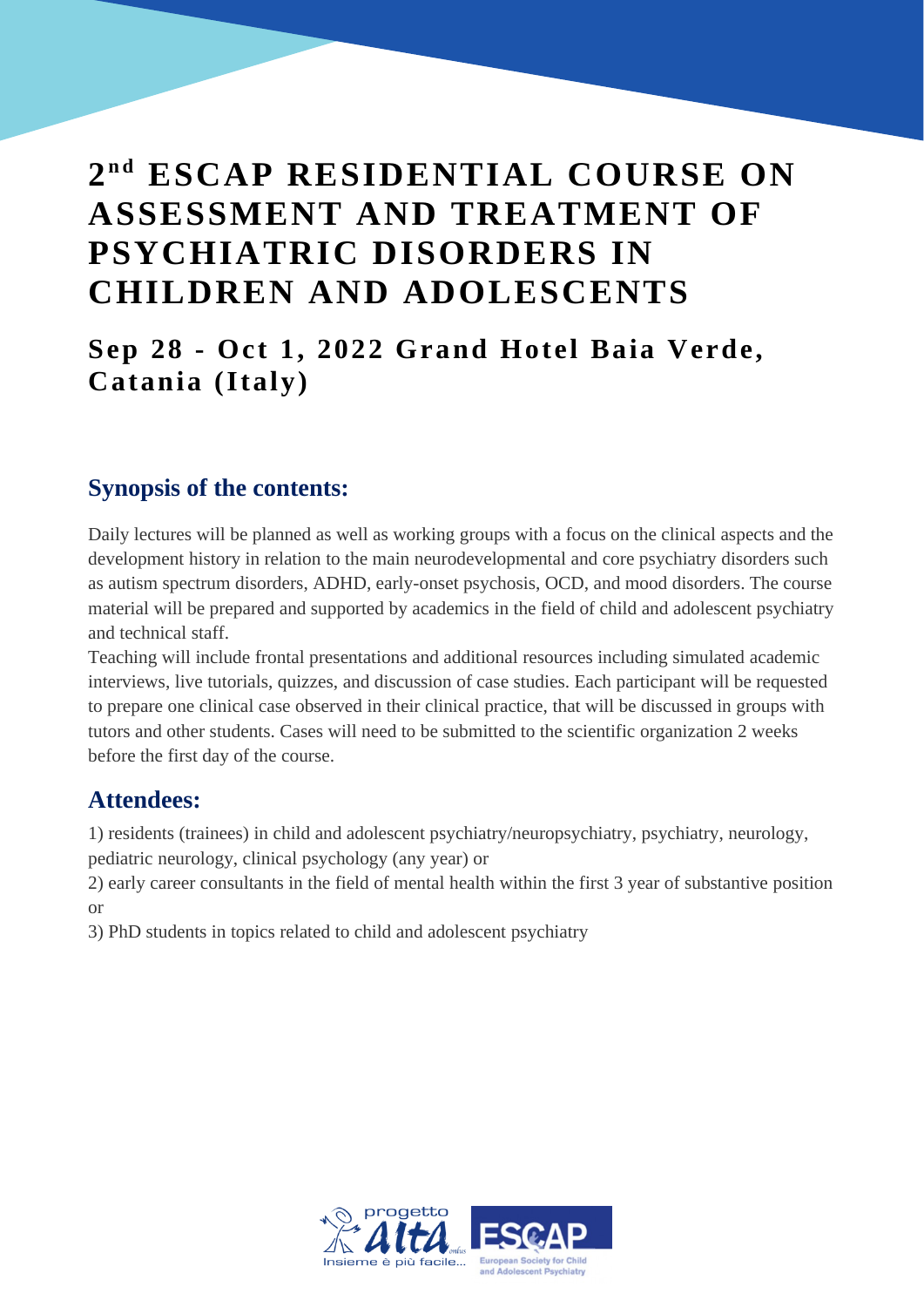### **Program**

## **Wednesday 28 September**

*2:00 -3.30 pm Registration*

*3:30 -5:30 pm Lecture: Benedetto Vitiello (Turin, Italy)*

### **"Mood disorders in children and adolescents"**

*5.30- 7.30 pm Lecture: Dennis Ougrin (Queen Mary University of London): "Management of selfharm and suicidal ideation"*

**8:00 pm |** Welcome Happy Hour

## **Thursday 29 September**

*9:00 am - 1:00 pm Morning-Session*

**Luigi Mazzone** (Rome, Italy) - **Martina Siracusano** (Rome, Italy)

### **"A clinical practice update on Autism Spectrum Disorders"**

#### **Talks of the session:**

- Definition, epidemiology and clinical picture of ASD.
- Risk and Protective Environmental Factors Associated with ASD:Evidence-Based Principles and Recommendations.
- Psychiatric and medical symptoms (gastrointestinal and sleep problems) in ASD.
- Evidence based treatment of core symptoms and pharmacological management of psychiatric comorbidity

*1:30 – 2:30 pm Lunch*

*2:30 – 3:30 pm Break. Recreate yourself and enjoy Grand Hotel Baia Verde pool*

*3:30 – 6:00 pm Afternoon-Session*

**Kerstin Von Plessen** (Lausanne, Switzerland)

**"Clinical Picture, Diagnostic Work-up & Treatment approaches of OCD & Tic Disordersincluding Tourette syndrome"**

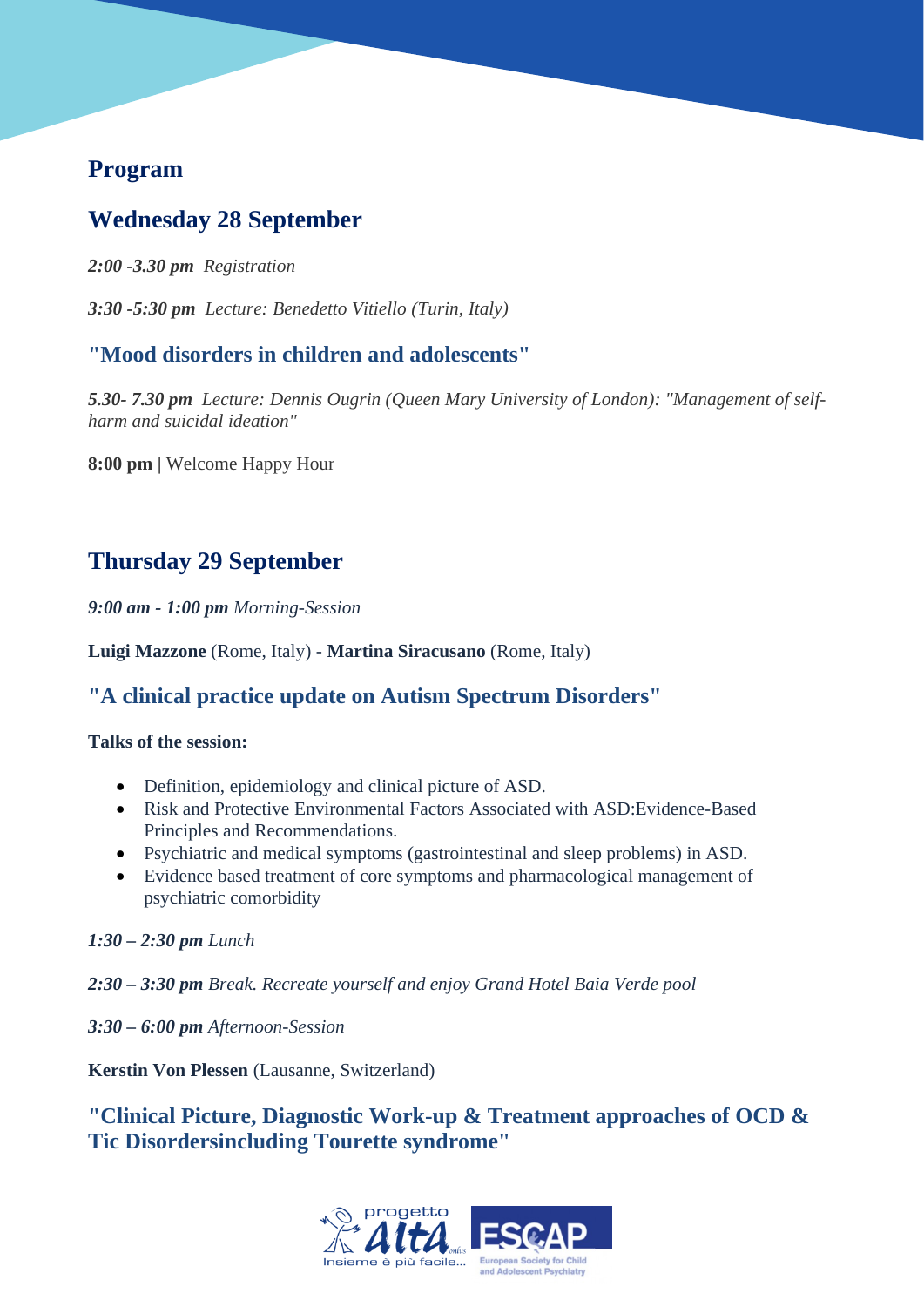#### **Talks of the session:**

- OCD: Clinical picture, investigation, cognitive behavioral therapy & medication
- TS: Medical treatment clinical picture, etiology, examination, behavioral therapy & medication

*6.00-7.30 pm | Interactive Session: Discussion of Clinical Case Reports or Research Projects*

*8.15 pm Out for Dinner*

## **Friday 30 September**

*9:00 am- 1:00 pm Morning-Session*

**Samuele Cortese** (Southampton, UK)

#### **"Update on ADHD"**

#### **Talks of the session:**

- Epidemiology of ADHD
- Diagnosis ADHD
- Etiology
- Pathophysiology Treatment
- *1:30 2:30 pm Lunch (Grand Hotel Baia Verde)*
- *2:30 3:30 pm Break Recreate yourself and enjoy Grand Hotel Baia Verde pool*
- *3:50 5:30 pm Afternoon-Session*

**Carmen Morcillo** (Winchester, UK)

#### **"Guidelines for the management of anorexia nervosa in adolescents"**

*5:30 – 7:30 pm Interactive Session: Discussion of Clinical Case Reports or Research Projects*

*8:30 pm Out for Dinner*

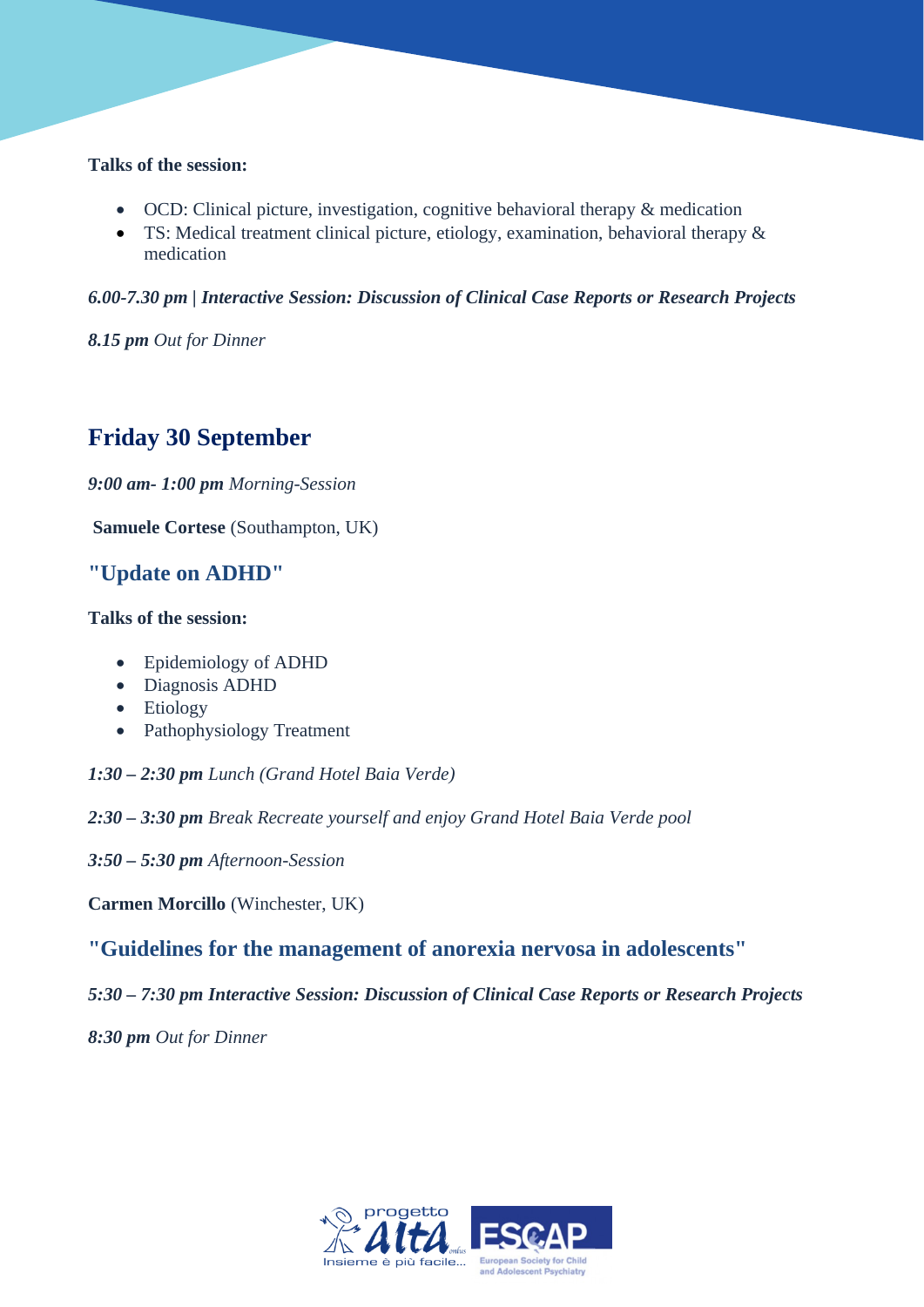## **Saturday 1 October**

*9:00 am – 1:00 pm | Morning-Session*

**Marco Armando** (Lausanne, Switzerland) - **Paul Klauser** (Lausanne, Switzerland)

#### **"From Clinical High Risk for Psychosis (CHR-P) to First Episode of Psychosis (FEP) in children and adolescents"**

#### **Talks of the session:**

- Definition, epidemiology, pathophysiology and diagnosis of CHR-P and FEP in children and adolescents.
- Evidence based treatment of CHR-P and FEP in children and adolescents with focus on newtrends.
- New trends for the treatment of CHR-P and FEP with focus on NACt
- *1:30 2:30 pm | Lunch (Grand Hotel Baia Verde)*
- *2:30 3:30 pm | Break Recreate yourself and enjoy Grand Hotel Baia Verde pool*

#### *3:30 – 7:30 pm | Interactive Session: Discussion of Clinical Case Reports or Research Projects*

*7:30 pm | Farewell Happy hour*